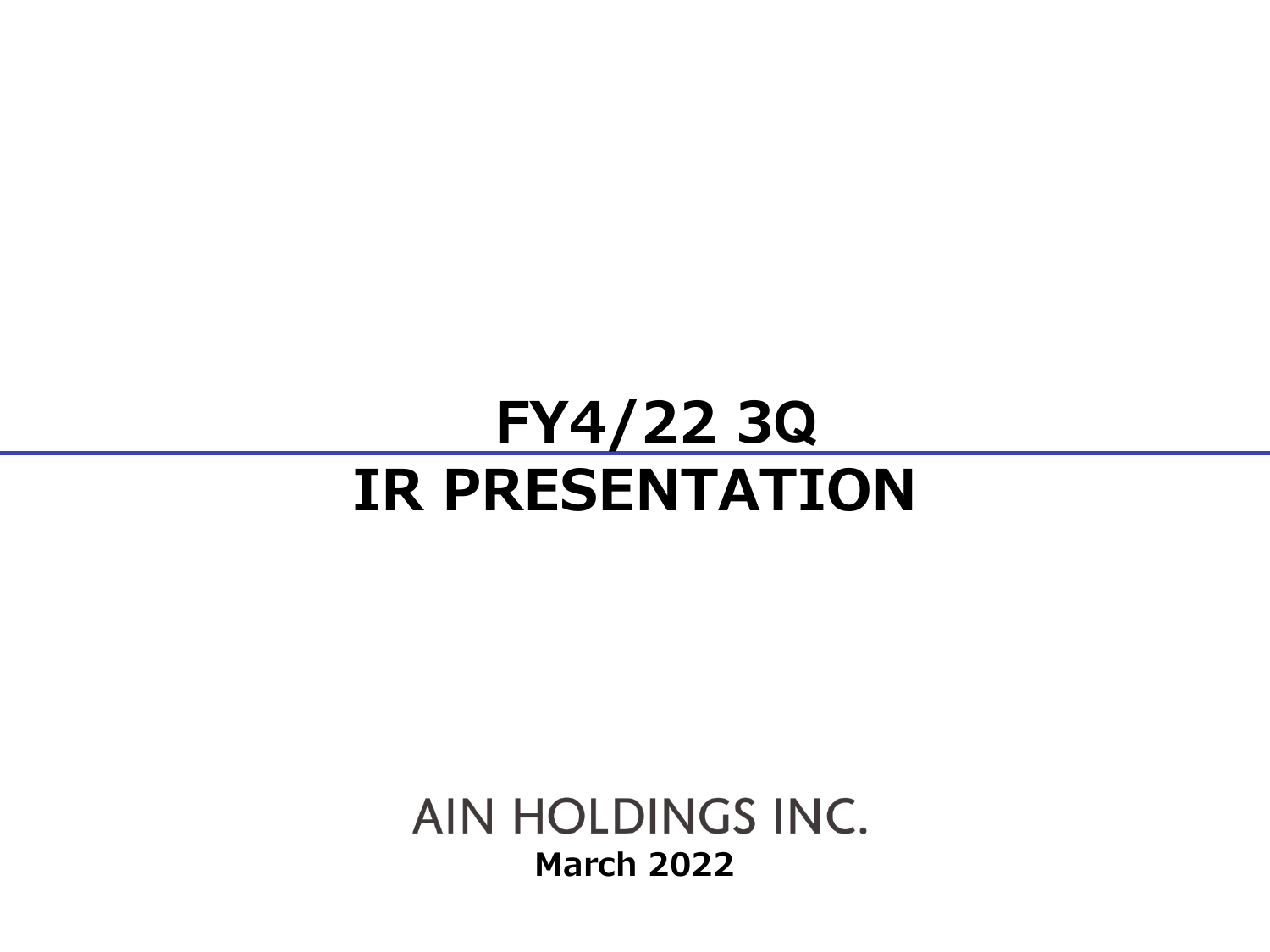# Results Overview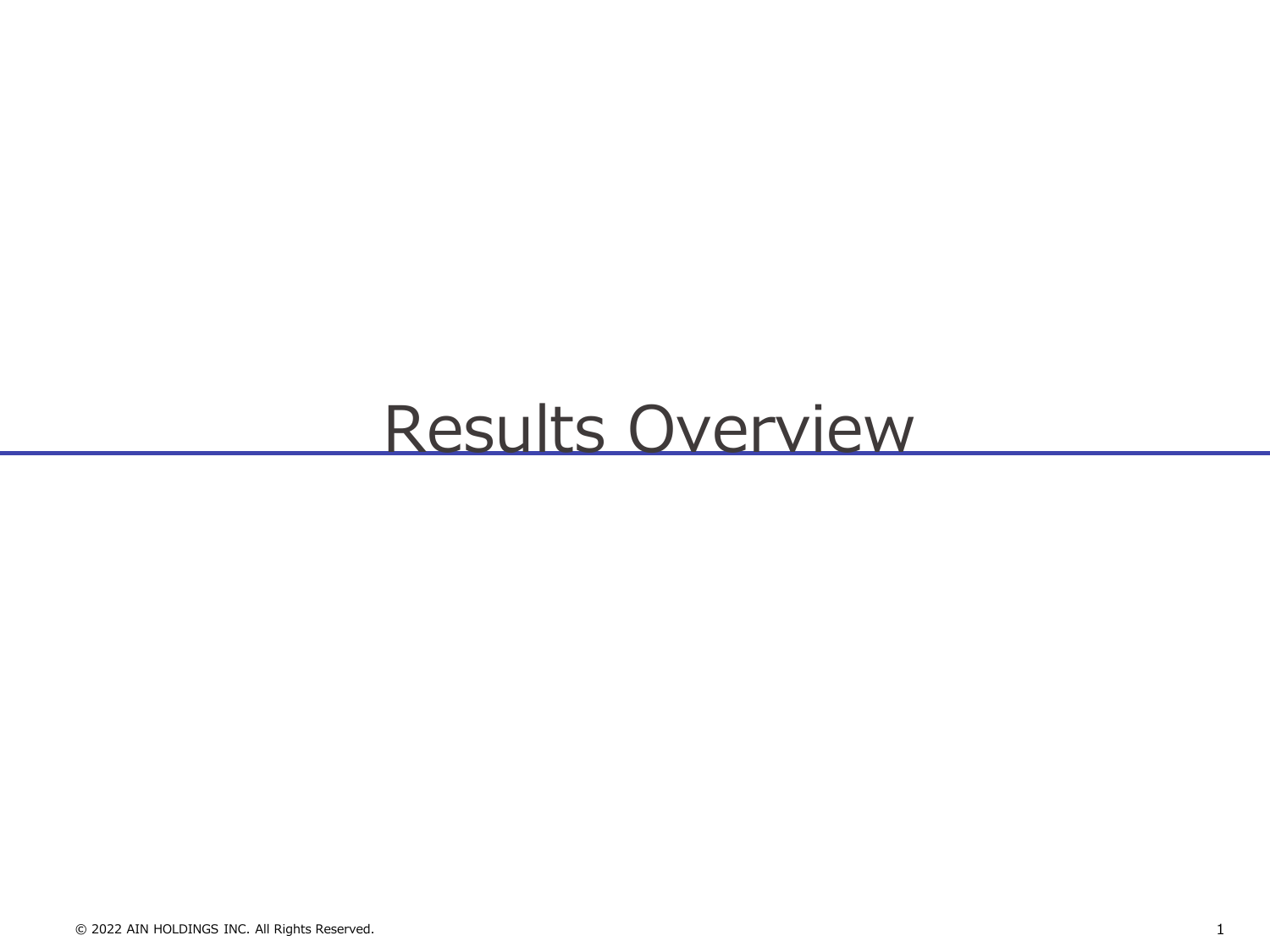## **Consolidated P/L**

Net sales increased 6.6% YoY and 1.7% against the plan due to increase of sales in dispensing pharmacy business, despite the impact of the COVID-19. Ordinary profit increased 37.7% YoY and 2.4% against the plan due to increase of sales.

| $(*)$ million)                             | FY4/21 3Q<br>results | FY4/22 3Q<br>plan | FY4/22 3Q<br>results | YoY<br>change | YoY<br>change(%) | Vs plan<br>(% ) |
|--------------------------------------------|----------------------|-------------------|----------------------|---------------|------------------|-----------------|
| Net sales                                  | 220,135              | 230,689           | 234,610              | $+14,475$     | $+6.6$           | $+1.7$          |
| Gross profit                               | 33,159               | 37,207            | 36,500               | $+3,341$      | $+10.1$          | (1.9)           |
| % of net sales                             | 15.1                 | 16.1              | 15.6                 |               |                  |                 |
| <b>SG&amp;A expenses</b>                   | 26,346               | 27,092            | 26,286               | (60)          | (0.2)            | (3.0)           |
| % of net sales                             | 12.0                 | 11.7              | 11.2                 |               |                  |                 |
| Operating profit                           | 6,813                | 10,114            | 10,214               | $+3,401$      | $+49.9$          | $+1.0$          |
| % of net sales                             | 3.1                  | 4.4               | 4.4                  |               |                  |                 |
| Ordinary profit                            | 7,845                | 10,542            | 10,800               | $+2,955$      | $+37.7$          | $+2.4$          |
| % of net sales                             | 3.6                  | 4.6               | 4.6                  |               |                  |                 |
| Profit attributable to<br>owners of parent | 4,575                | 5,587             | 6,231                | $+1,656$      | $+36.2$          | $+11.5$         |
| % of net sales                             | 2.1                  | 2.4               | 2.7                  |               |                  |                 |
| Earnings per<br>share $(*)$                | 129.16               | 157.72            | 176.89               | $+47.73$      | $+37.0$          | $+12.2$         |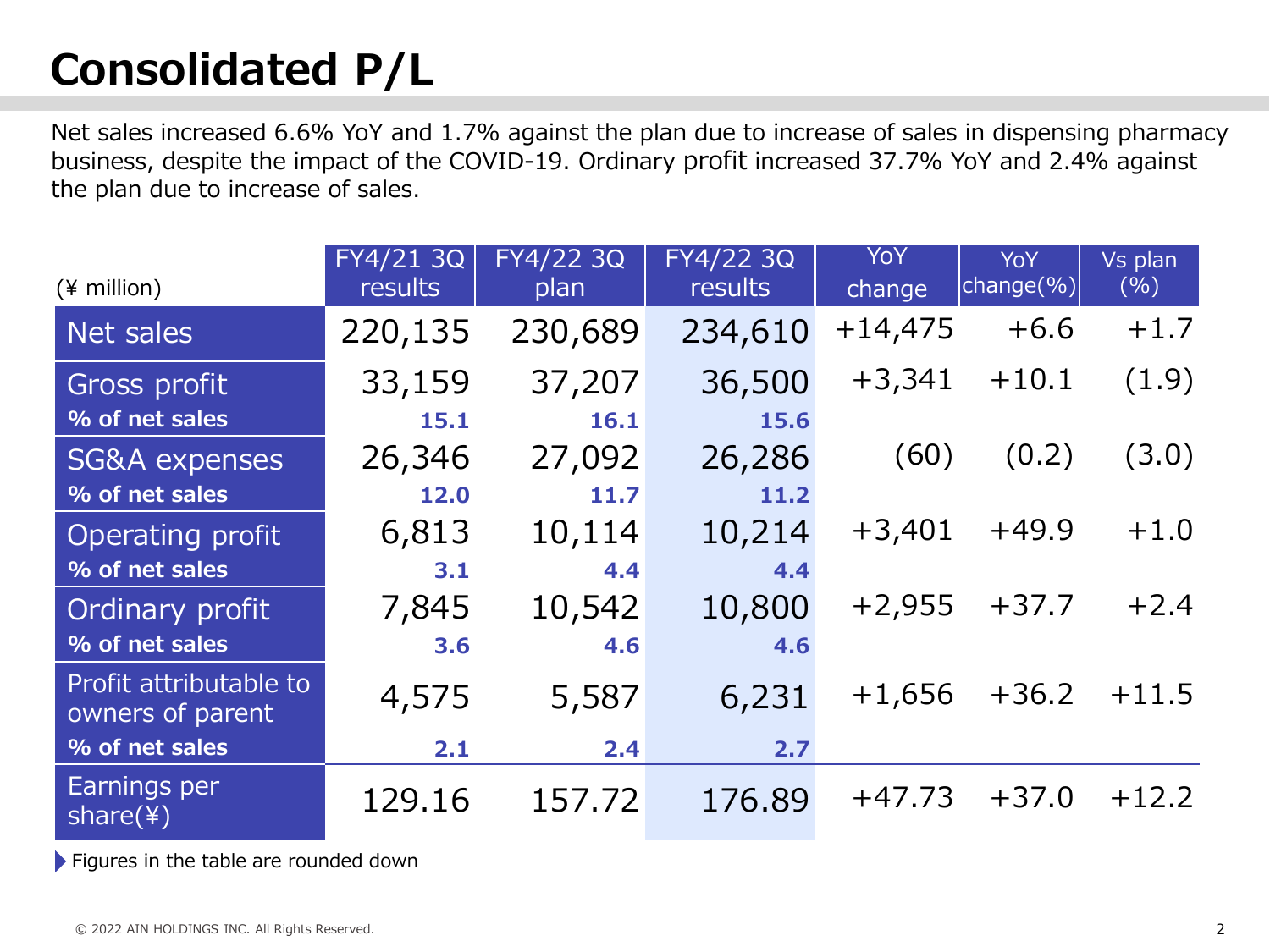## **Dispensing Pharmacy Business (Consolidated)**

Net sales increased 8.0% YoY and 3.6% against the plan due to the recovery in prescription volume at existing stores and the contribution of stores opened in previous year. Segment profit increased 29.2% YoY and 10.4% against the plan due to increase of sales.

| $(*$ million)            | FY4/21 3Q<br>results | FY4/22 3Q<br>plan | FY4/22 3Q<br><b>results</b> | <b>YoY</b><br>change | YoY<br>$\vert$ change $(\%)$ | Vs plan<br>(%) |
|--------------------------|----------------------|-------------------|-----------------------------|----------------------|------------------------------|----------------|
| Net sales                | 194,284              | 202,501           | 209,793                     | $+15,509$            | $+8.0$                       | $+3.6$         |
| Gross profit             | 23,481               | 26,475            | 27,703                      | $+4,222$             | $+18.0$                      | $+4.6$         |
| % of net sales           | 12.1                 | 13.1              | 13.2                        |                      |                              |                |
| <b>SG&amp;A expenses</b> | 10,601               | 10,704            | 10,385                      | (216)                | (2.0)                        | (3.0)          |
| % of net sales           | 5.5                  | 5.3               | 5.0                         |                      |                              |                |
| Operating profit         | 12,880               | 15,771            | 17,318                      | $+4,438$             | $+34.5$                      | $+9.8$         |
| % of net sales           | 6.6                  | 7.8               | 8.3                         |                      |                              |                |
| Segment profit           | 13,769               | 16,103            | 17,784                      | $+4,015$             | $+29.2$                      | $+10.4$        |
| % of net sales           | 7.1                  | 8.0               | 8.5                         |                      |                              |                |
| Number of<br>pharmacies  | 1,057                | 1,106             | 1,097                       | $+40$                | $+3.8$                       | (0.8)          |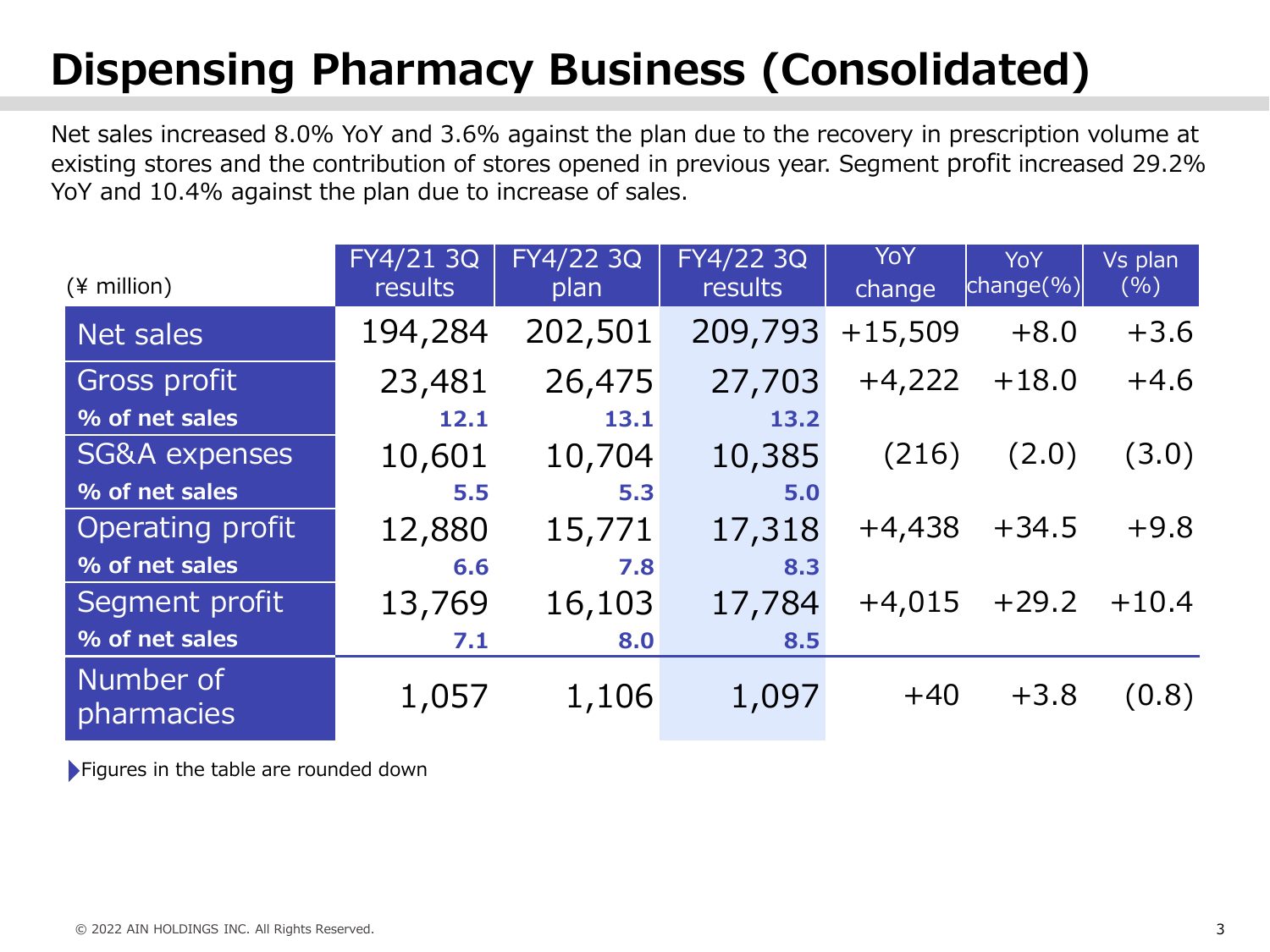## **Cosmetic and Drug Store Business (Consolidated)**

Net sales up 6.3% YoY and declined 13.9% against the plan due to the recovery of existing stores and contribution of stores opened in previous year despite the impact of temporarily shorted opening hours and refrainment from going out under the spread of COVID-19. Segment loss was ¥1,474 million, ¥664 million below the plan.

| $(*)$ million)           | FY4/21 3Q<br>results | FY4/22 3Q<br>plan | FY4/22 3Q<br><b>results</b> | YoY<br>change | <b>YoY</b><br>$ {\rm change}(\%) $ | Vs plan<br>(%) |
|--------------------------|----------------------|-------------------|-----------------------------|---------------|------------------------------------|----------------|
| Net sales                | 14,386               | 17,750            | 15,286                      | $+900$        | $+6.3$                             | (13.9)         |
| Gross profit             | 5,335                | 6,500             | 5,170                       | (165)         | (3.1)                              | (20.5)         |
| % of net sales           | 37.1                 | 36.6              | 33.8                        |               |                                    |                |
| <b>SG&amp;A expenses</b> | 6,976                | 7,340             | 6,693                       | (283)         | (4.1)                              | (8.8)          |
| % of net sales           | 48.5                 | 41.4              | 43.8                        |               |                                    |                |
| Operating profit         | (1,641)              | (840)             | (1, 522)                    | $+119$        |                                    |                |
| % of net sales           |                      |                   |                             |               |                                    |                |
| Segment profit           | (1,507)              | (810)             | (1, 474)                    | $+33$         |                                    |                |
| % of net sales           |                      |                   |                             |               |                                    |                |
| Number of stores         | 65                   | 74                | 74                          | $+9$          | $+13.8$                            | $+0.0$         |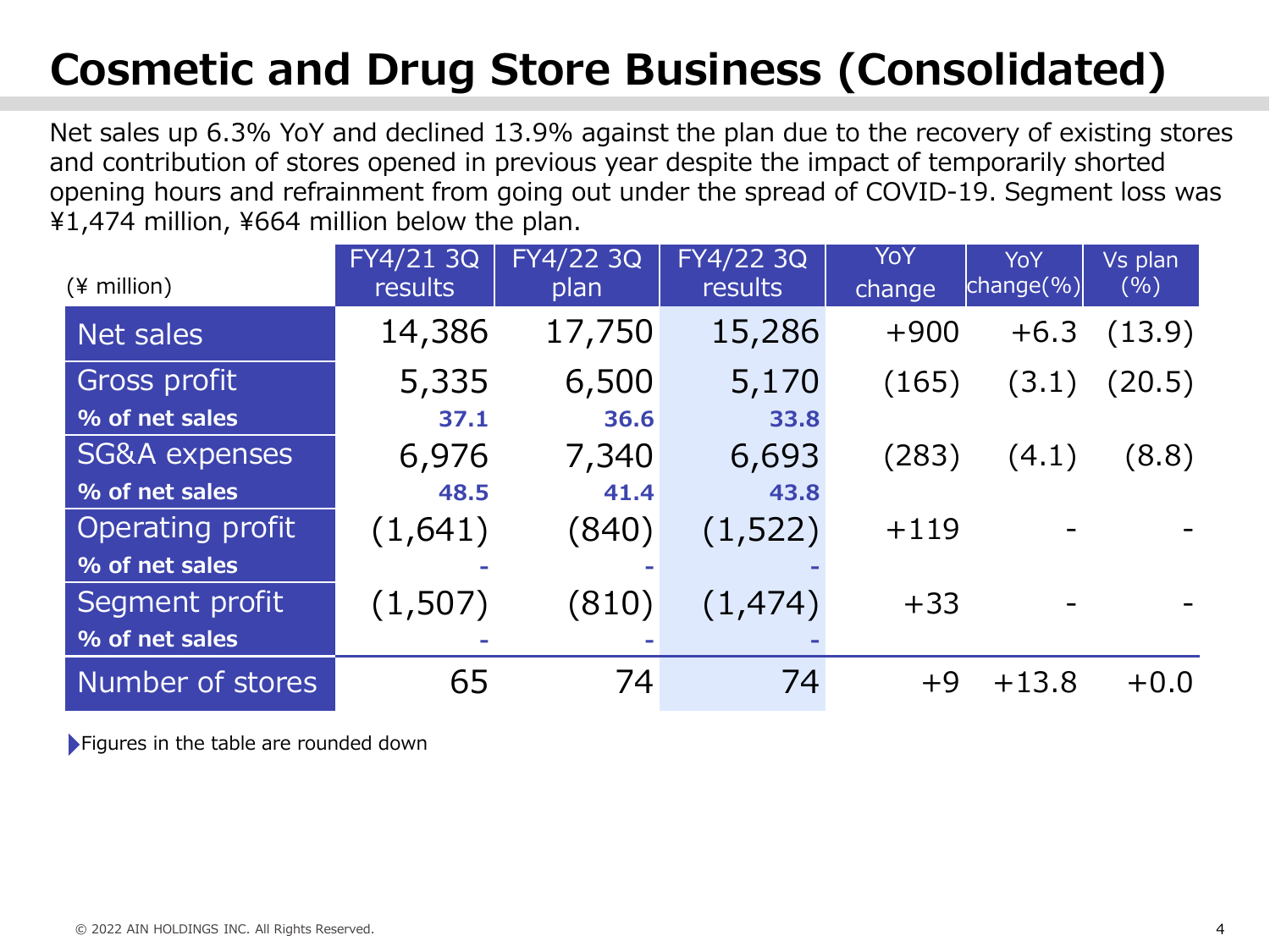## **Consolidated B/S**

Net cash became ¥46,743 million and shareholders' equity ratio became 56.8%. We are maintaining a sound financial structure even during the COVID-19 outbreak.

 $(\frac{4}{3})$  million)  $(\frac{4}{3})$  million

| End-FY4/21                                     |                   |                                                                        |                       |  | End-FY4/22 3Q                                  |                          |                                                                        |                       |  |
|------------------------------------------------|-------------------|------------------------------------------------------------------------|-----------------------|--|------------------------------------------------|--------------------------|------------------------------------------------------------------------|-----------------------|--|
| <b>Assets</b>                                  |                   | <b>Liabilities</b>                                                     |                       |  | <b>Assets</b>                                  |                          | <b>Liabilities</b>                                                     |                       |  |
| Current assets<br>Cash on hand and<br>in banks | 96,398<br>55,271  | Current liabilities<br>Short-term debt<br>Lease obligations            | 74,160<br>3,670<br>94 |  | Current assets<br>Cash on hand and<br>in banks | 94,837<br>55,641         | Current liabilities<br>Short-term debt<br>Lease obligations            | 77,991<br>2,746<br>38 |  |
| <b>Fixed assets</b><br>Goodwill                | 107,264<br>39,057 | Long-term<br><b>liabilities</b><br>Long-term debt<br>Lease obligations | 13,664<br>8,297<br>37 |  | <b>Fixed assets</b><br>Goodwill                | 113,157<br>38,172        | Long-term<br><b>liabilities</b><br>Long-term debt<br>Lease obligations | 11,889<br>6,100<br>13 |  |
| <b>Deferred</b><br>assets                      |                   | Total net assets                                                       | 115,837               |  | <b>Deferred</b><br>assets                      | $\overline{\phantom{m}}$ | Total net assets                                                       | 118,113               |  |
| <b>Total assets</b>                            | 203,662           | <b>Total liabilities</b><br>and net assets                             | 203,662               |  | <b>Total assets</b>                            | 207,994                  | <b>Total liabilities</b><br>and net assets                             | 207,994               |  |
| Net cash                                       |                   |                                                                        | 43,171                |  | Net cash                                       |                          |                                                                        | 46,743                |  |
| Shareholders' equity<br>ratio $(\% )$          |                   | 56.8                                                                   |                       |  | Shareholders' equity<br>ratio $(\% )$          |                          | 56.8                                                                   |                       |  |

Figures in the table are rounded down

Net cash = Cash on hand and in banks - Interest-bearing debt (Long-and short-term debt + Lease obligations)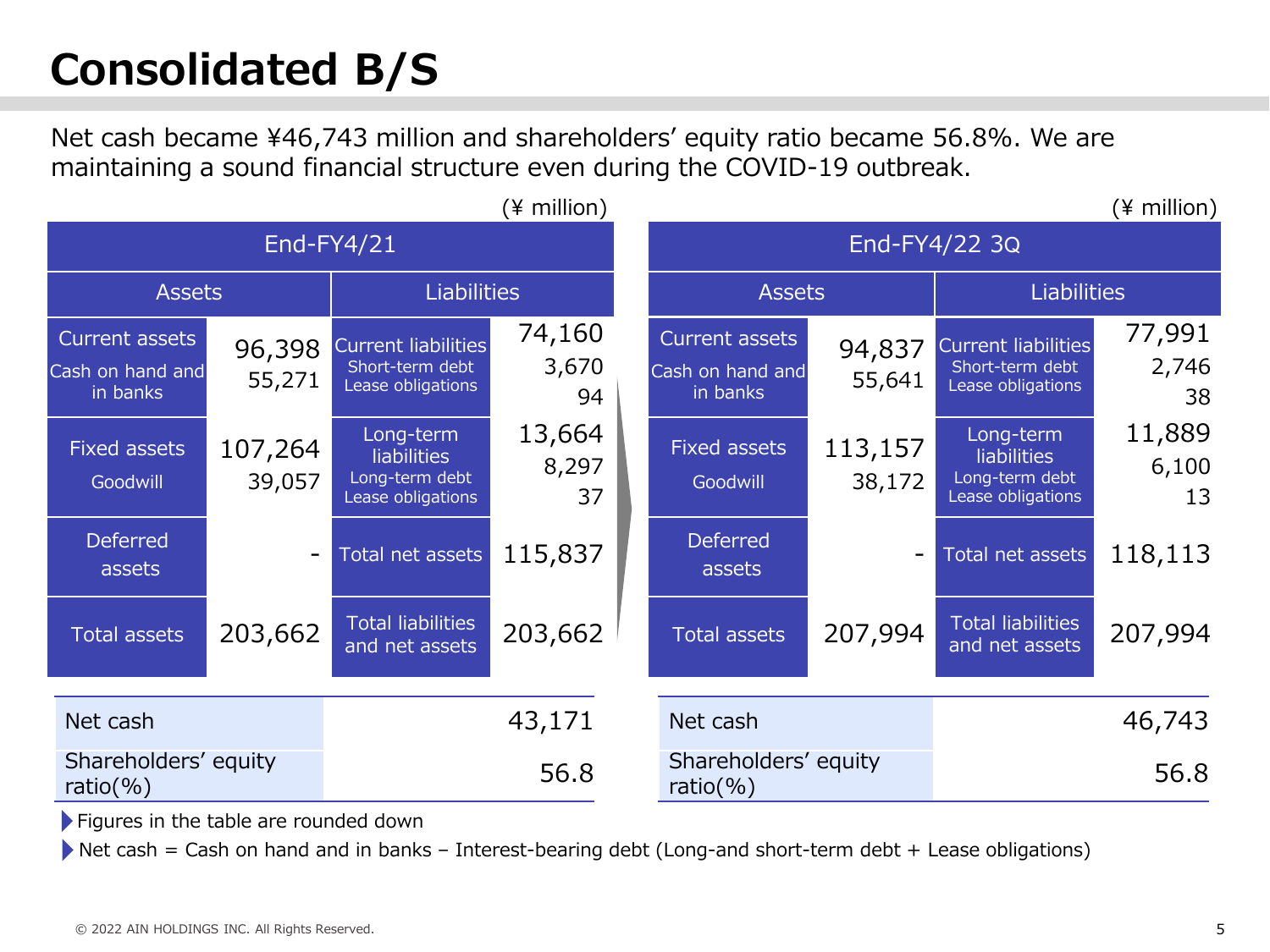### **Assets**

The balance of total assets increased ¥4,332 million from the end of the previous fiscal year due to increase of cash on hand and in banks.

| $(*)$ million)                             | End-FY4/21 3Q | End-FY4/21 | End-FY4/22 3Q | Change   |
|--------------------------------------------|---------------|------------|---------------|----------|
| Cash on hand and in banks                  | 54,756        | 55,271     | 55,641        | $+370$   |
| Notes and accounts receivable              | 11,866        | 13,475     | 10,707        | (2,768)  |
| <b>Inventories</b>                         | 15,598        | 14,285     | 16,972        | $+2,687$ |
| <b>Total current assets</b>                | 92,246        | 96,398     | 94,837        | (1, 561) |
| Buildings and structures, net              | 16,333        | 16,270     | 17,984        | $+1,714$ |
| Land                                       | 10,401        | 10,390     | 8,745         | (1,645)  |
| Lease assets                               | 128           | 100        | 42            | (58)     |
| <b>Total property, plant and equipment</b> | 30,492        | 30,229     | 30,634        | $+405$   |
| Goodwill                                   | 39,570        | 39,057     | 38,172        | (885)    |
| Lease assets                               | 3             |            |               | (1)      |
| <b>Total intangible fixed assets</b>       | 42,919        | 42,666     | 42,617        | (49)     |
| Investments in securities                  | 2,389         | 2,697      | 3,204         | $+507$   |
| Deferred tax assets                        | 4,250         | 4,415      | 4,614         | $+199$   |
| Deposits and guarantees                    | 19,390        | 20,319     | 22,893        | $+2,574$ |
| Total investments and other assets         | 33,113        | 34,368     | 39,904        | $+5,536$ |
| <b>Total fixed assets</b>                  | 106,526       | 107,264    | 113,157       | $+5,893$ |
| <b>Total deferred assets</b>               |               |            |               |          |
| <b>Total assets</b>                        | 198,772       | 203,662    | 207,994       | $+4,332$ |

Figures in the table are rounded down Change:End-FY4/22 3Q compared with End-FY4/21

© 2022 AIN HOLDINGS INC. All Rights Reserved. 6 Capital expenditures (Property, plant and equipment and intangible fixed assets + Deposits and guarantees) totaled ¥9,125 million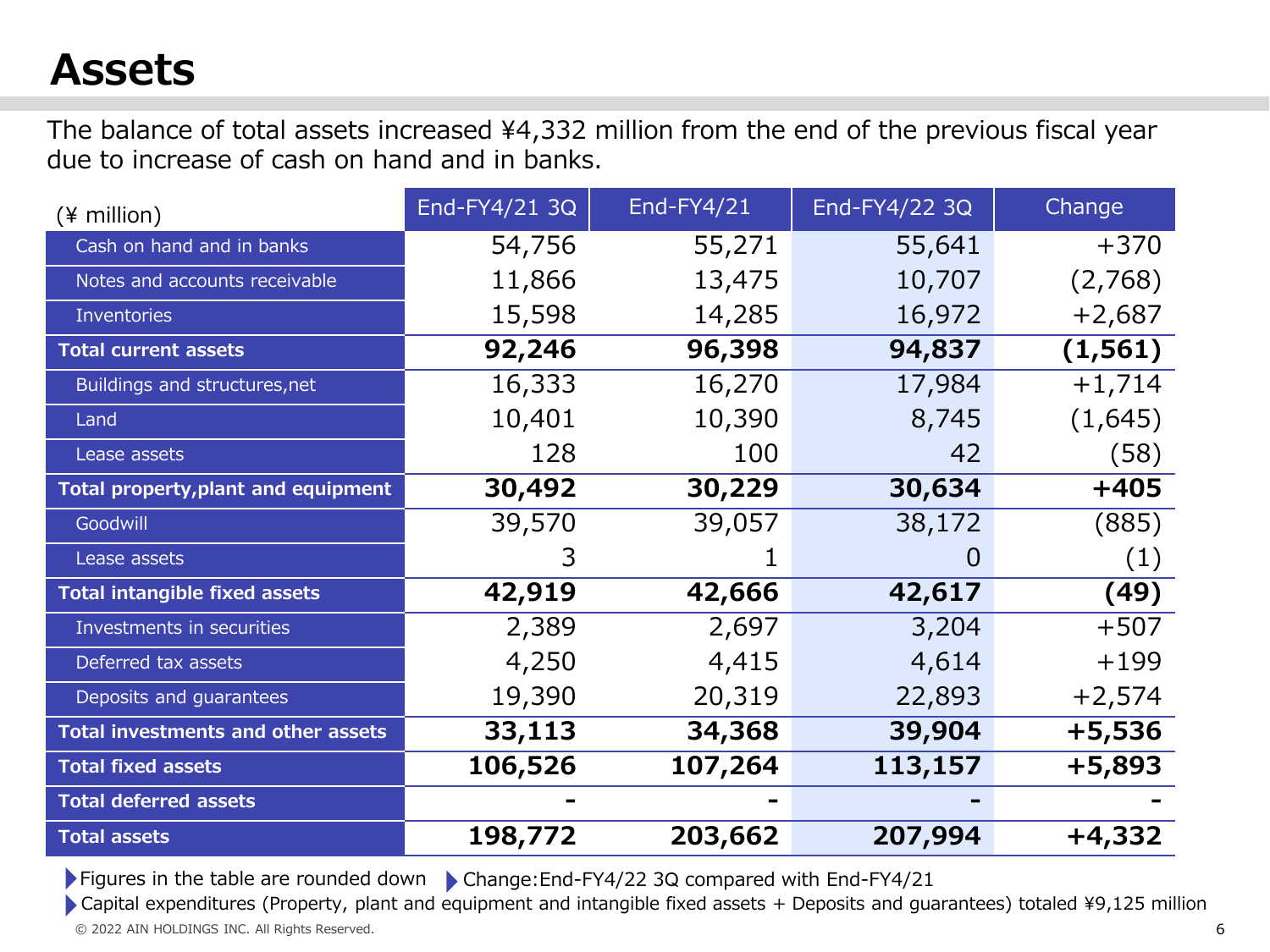## **Liabilities and Net Assets**

Accounts payable increased ¥5,518 million due to the increased purchases from new store openings and M&A. Short-term and long-term debt decreased ¥3,121 million due to repayment.

| $(*)$ million)                          | End-FY4/21 3Q | End-FY4/21 | End-FY4/22 3Q | Change   |
|-----------------------------------------|---------------|------------|---------------|----------|
| Accounts payable                        | 46,700        | 46,758     | 52,276        | $+5,518$ |
| Short-term debt                         | 3,975         | 3,670      | 2,746         | (924)    |
| Lease obligations                       | 113           | 94         | 38            | (56)     |
| <b>Total current liabilities</b>        | 71,197        | 74,160     | 77,991        | $+3,831$ |
| Long-term debt                          | 8,567         | 8,297      | 6,100         | (2, 197) |
| Lease obligations                       | 57            | 37         | 13            | (24)     |
| <b>Total long-term liabilities</b>      | 13,917        | 13,664     | 11,889        | (1,775)  |
| <b>Total liabilities</b>                | 85,114        | 87,825     | 89,881        | $+2,056$ |
| Common stock                            | 21,894        | 21,894     | 21,894        |          |
| Capital surplus                         | 20,500        | 20,500     | 20,500        |          |
| Retained earnings                       | 71,385        | 73,506     | 77,800        | $+4,294$ |
| Total shareholders' equity              | 113,778       | 115,899    | 118,177       | $+2,278$ |
| <b>Total net assets</b>                 | 113,657       | 115,837    | 118,113       | $+2,276$ |
| <b>Total liabilities and net assets</b> | 198,772       | 203,662    | 207,994       | $+4,332$ |

Figures in the table are rounded down Change:End-FY4/22 3Q compared with End-FY4/21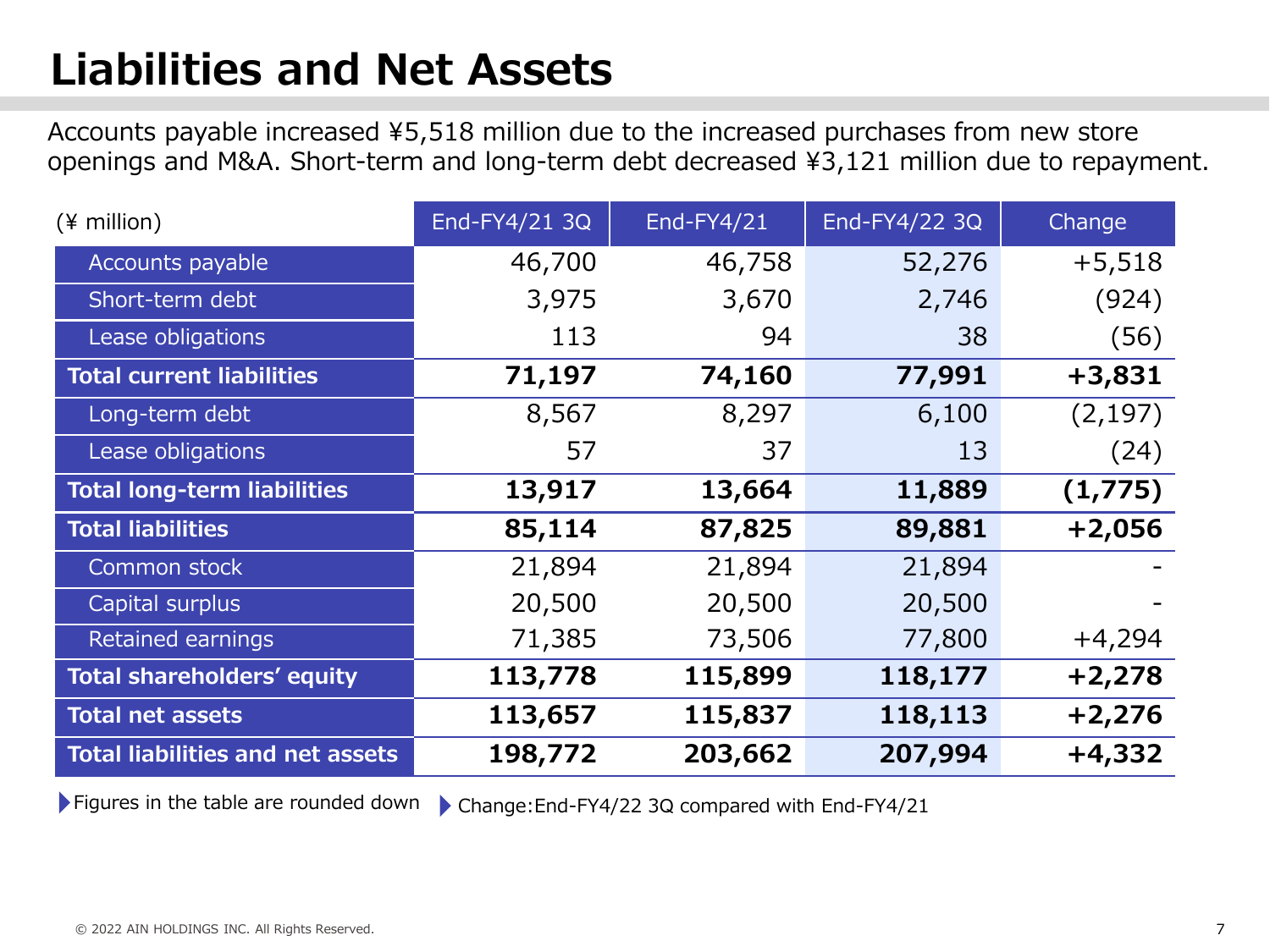## **FY4/22 Plan (Consolidated)**

The group forecasts net sales for the fiscal year ending April 30, 2022 of ¥315,000 million, increase 6.0% YoY and ordinary profit of ¥15,500 million, increase 22.5% YoY.

| $(*)$ million)                             | <b>FY4/20</b><br>results | FY4/21<br>results | <b>FY4/22</b><br>plan | YoY<br>change | <b>YoY</b><br>change $(\%)$ |
|--------------------------------------------|--------------------------|-------------------|-----------------------|---------------|-----------------------------|
| Net sales                                  | 292,615                  | 297,305           | 315,000               | $+17,695$     | $+6.0$                      |
| Gross profit                               | 46,861                   | 46,155            | 51,600                | $+5,445$      | $+11.8$                     |
| % of net sales                             | 16.0                     | 15.5              | 16.4                  |               |                             |
| <b>SG&amp;A</b> expenses                   | 30,793                   | 35,222            | 36,600                | $+1,378$      | $+3.9$                      |
| % of net sales                             | 10.5                     | 11.8              | 11.6                  |               |                             |
| Operating profit                           | 16,068                   | 10,932            | 15,000                | $+4,068$      | $+37.2$                     |
| % of net sales                             | 5.5                      | 3.7               | 4.8                   |               |                             |
| Ordinary profit                            | 16,822                   | 12,649            | 15,500                | $+2,851$      | $+22.5$                     |
| % of net sales                             | 5.7                      | 4.3               | 4.9                   |               |                             |
| Profit attributable to<br>owners of parent | 9,179                    | 6,697             | 8,300                 | $+1,603$      | $+23.9$                     |
| % of net sales                             | 3.1                      | 2.3               | 2.6                   |               |                             |
| Earnings per<br>share(4)                   | 259.11                   | 189.04            | 234.28                | $+45.24$      | $+23.9$                     |
| Annual dividend (¥)                        | 55.00                    | 55.00             | 55.00                 | $+0.00$       | $+0.0$                      |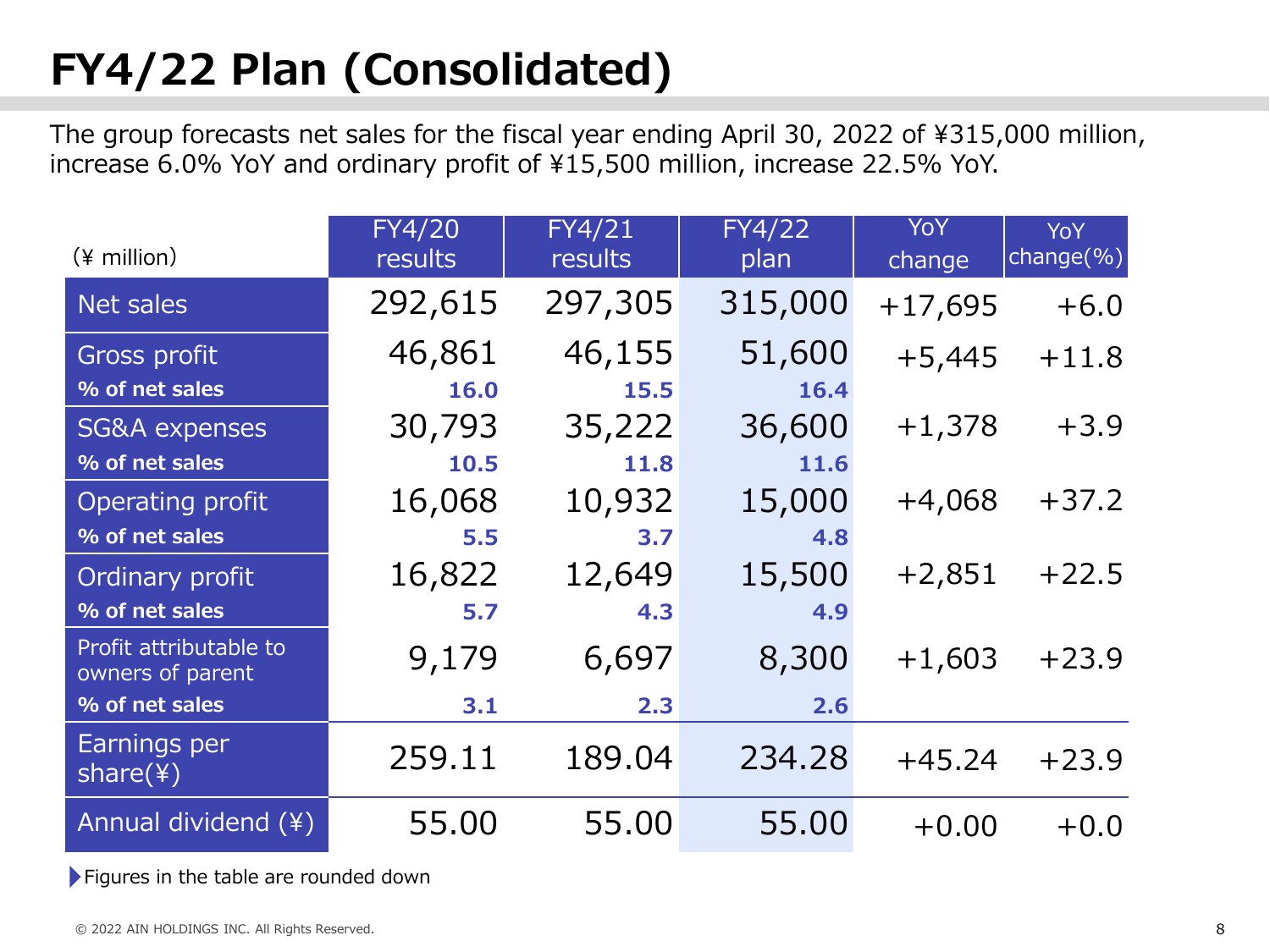## Review

© 2022 AIN HOLDINGS INC. All Rights Reserved. 9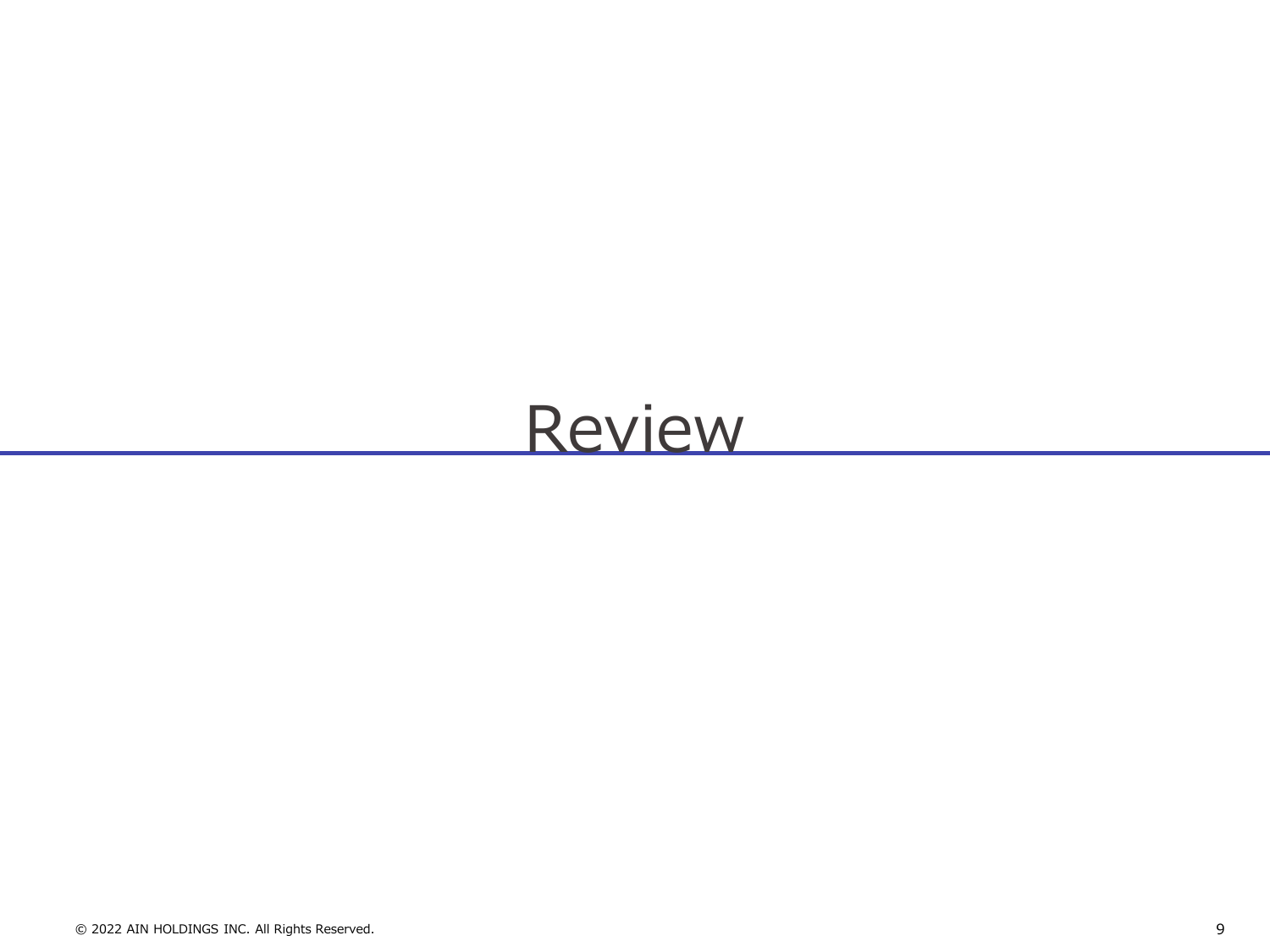## **Daily new COVID-19 cases across Japan**

As of March 3, the number of domestic cases of the COVID-19 infection and deaths was 5,221,427 and 24,401, respectively.



the Ministry of Health, Labour and Welfare's Open Data on the COVID-19

The period of declaration of the state of emergency is taken from the region with the longest period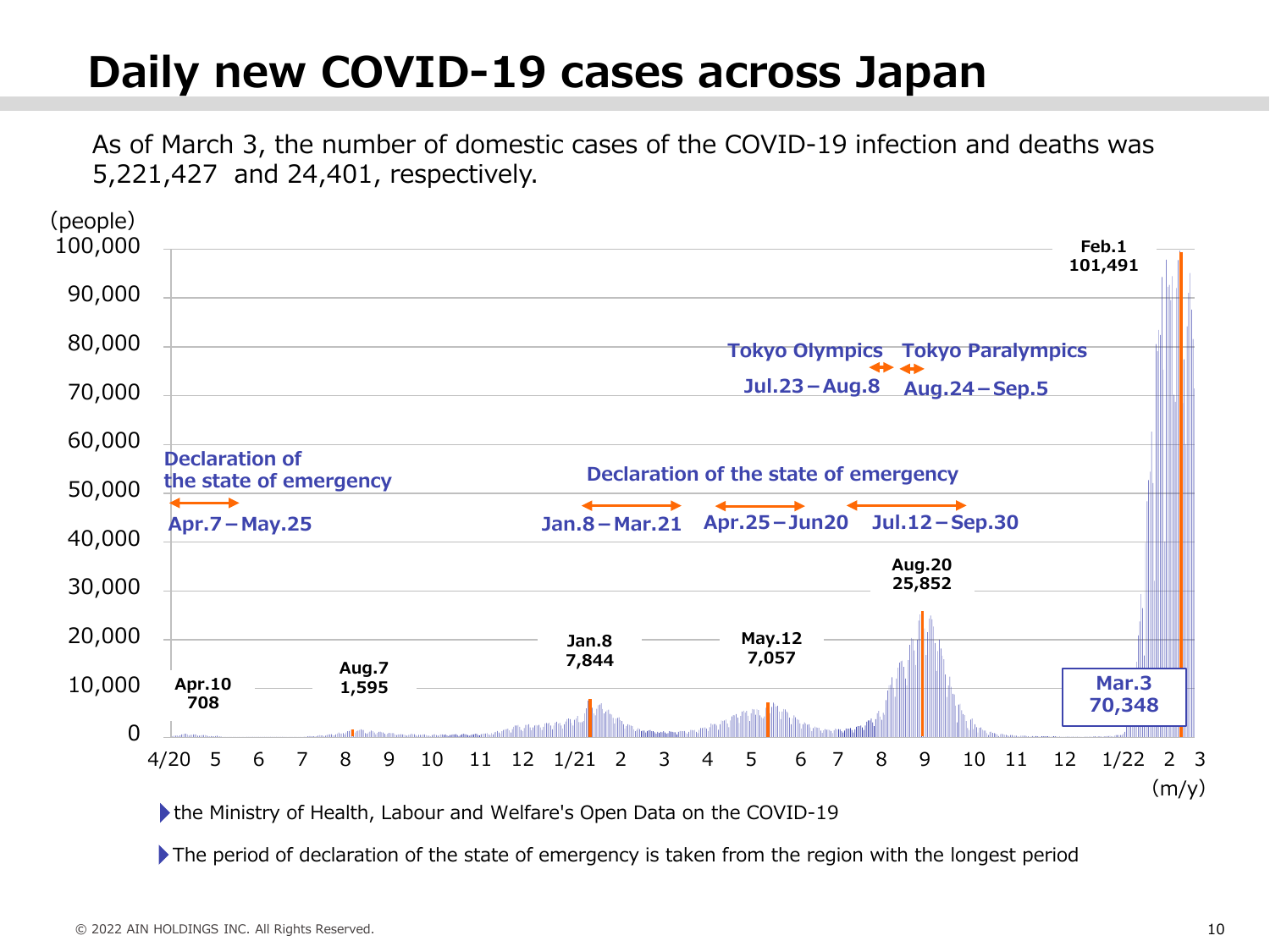## **Review (YoY)**

Ordinary profit increased ¥3.0 billion due to increase of net sales in dispensing pharmacy business.

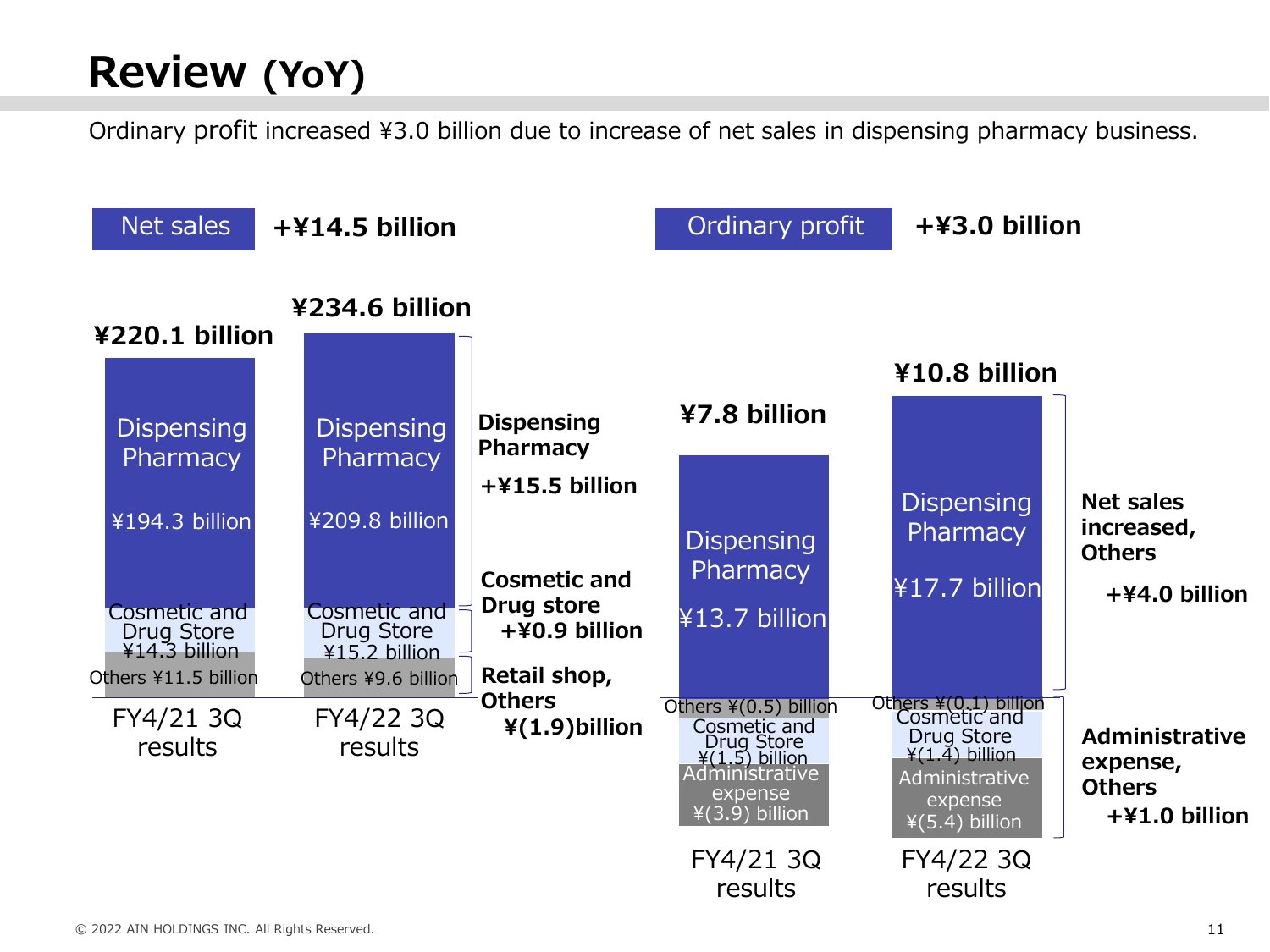## **Review (Vs plan)**

Net sales achieved the plan due to the steady increase of the dispensing pharmacy business, and ordinary profit increased ¥0.3 billion against the plan.

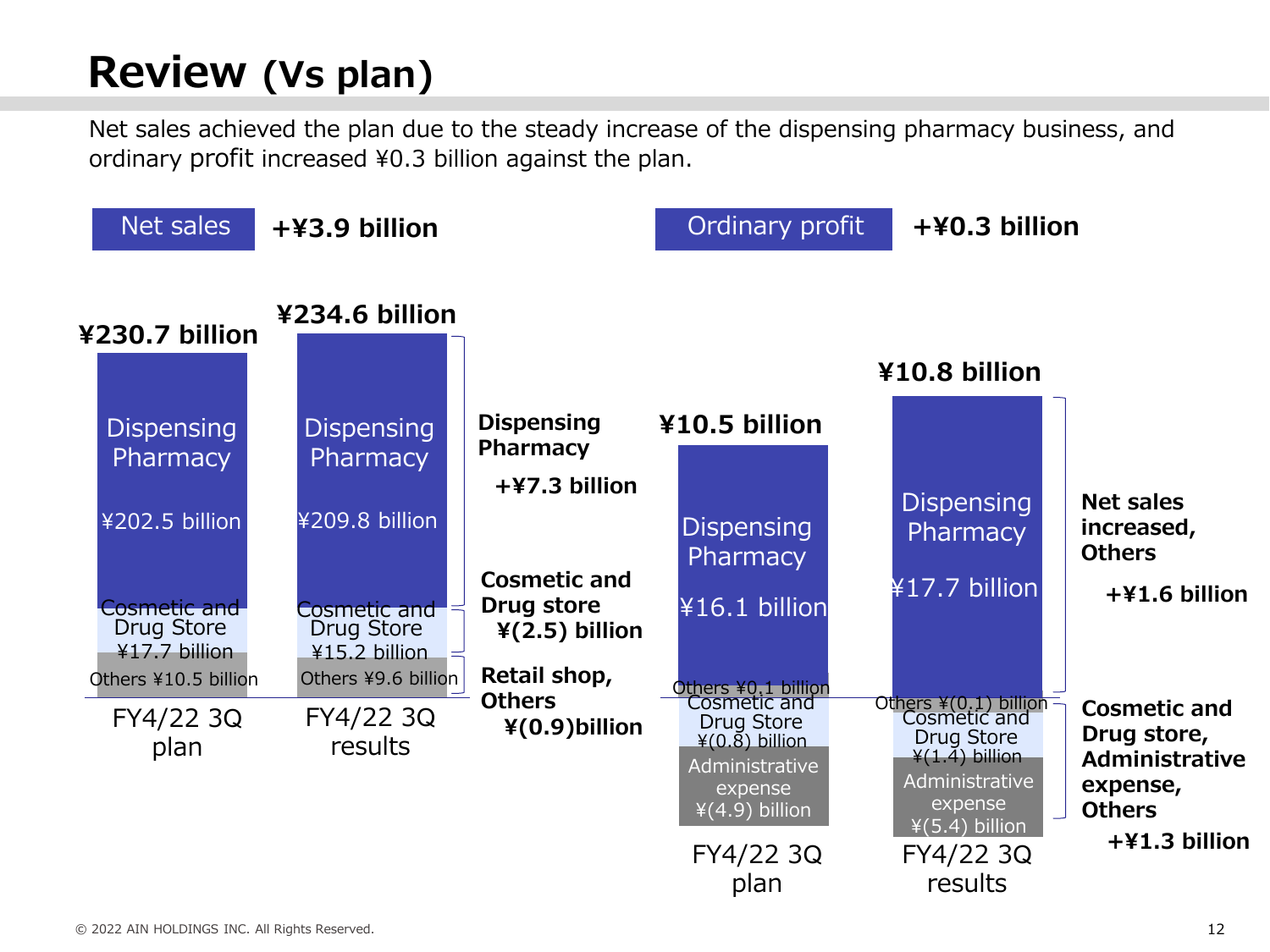# Strategy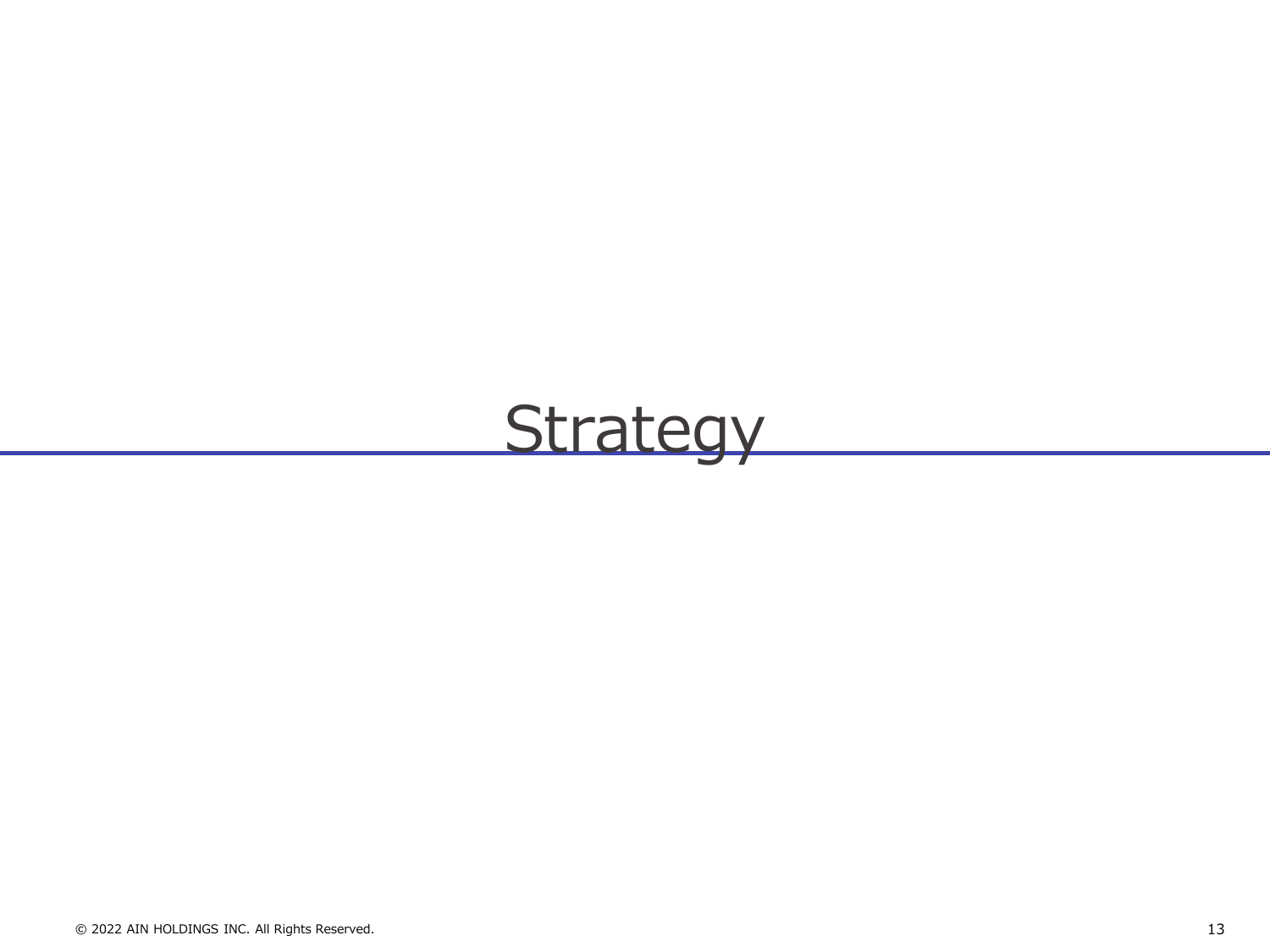## **Strategy**

### **Expansion of Top-line**

■ Dispensing Pharmacy Planning to open 80 pharmacies (Organic 40, M&A 40) ■ Cosmetic and Drug Store Planning to open **15 stores** 

#### **Recruitment and training of human resources**

- ■**Planning to hire 600 newly graduated pharmacists (hired 613 new pharmacists in FY4/21)**
- Newly assign 100 employees dedicated to the management of dispensing pharmacies **(Field Manager system)**
- Training of human resources

### **Reinforcing the Group's business base**

- Securing specialized human resources with expertise in IT and logistics
- Promoting Sustainable Management
- Improving the customer services by enhancing official app and EC website

### **Expansion and turnaround of AINZ&TULPE**

■ Opening stores in satellite city are and optimizing management costs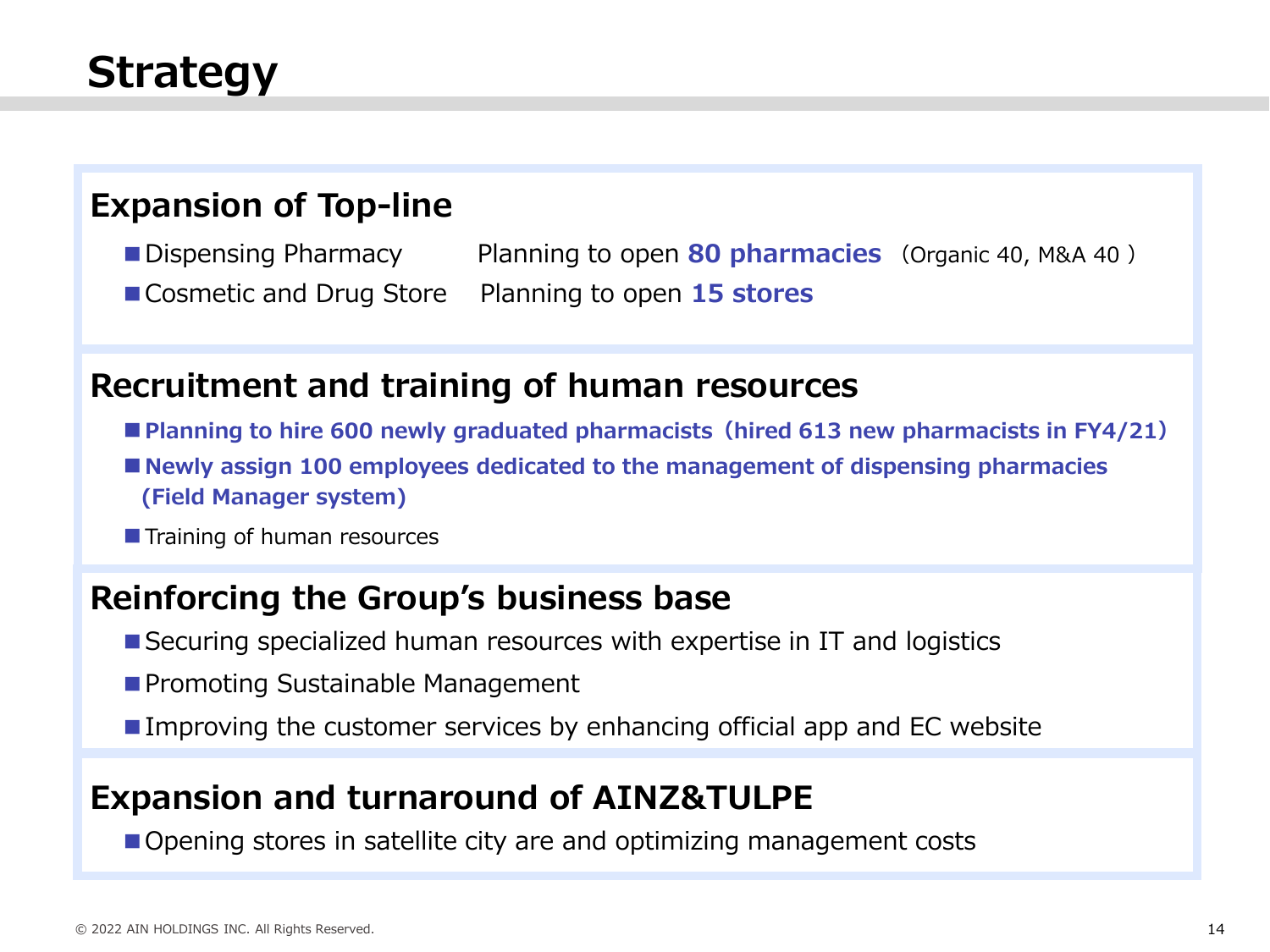## **Top-line**

The group opened 46 stores including M&A, and closed 9 stores during the FY4/22 3Q.

| $\blacksquare$ Plan |                            | FY4/22 3Q |                | FY4/22         |                                            |
|---------------------|----------------------------|-----------|----------------|----------------|--------------------------------------------|
|                     |                            | Plan      | <b>Results</b> | Plan           |                                            |
|                     | <b>Dispensing Pharmacy</b> | 46        | 40             | 80             | i<br>Link<br>Hokkaido                      |
|                     | Organic                    | 24        | 18             | 40             | 128<br>$\sim$ , where $\sim$               |
| Opening             | <b>M&amp;A</b>             | 22        | 22             | 40             |                                            |
|                     | Cosmetic and drug store    | 6         | 6              | 15             | Koshinetsu<br>Tohoku<br>-----------<br>108 |
|                     | <b>Total</b>               | 52        | 46             | 95             | 169<br>Hokuriku                            |
|                     | <b>Dispensing Pharmacy</b> | 5         | 8              | 5 <sup>5</sup> | 24<br>                                     |
| Closure             | Cosmetic and drug store    |           |                | $\overline{2}$ | Chugoku,<br>Kanto<br>Shikoku               |
|                     | <b>Total</b>               | 6         | 9              | 7              | 378                                        |
|                     | <b>Dispensing Pharmacy</b> | 1,106     | 1,097          | 1,140          | Tokai<br>83                                |
|                     | Cosmetic and drug store    | 74        | 74             | 82             | Kinki<br>129<br>Kyusyu, Okinawa            |
|                     | <b>Total no. of stores</b> | 1,180     | 1,171          | 1,222          | End-FY4/22 3Q<br>61                        |

#### ■ **Transition of dispensing pharmacies**

|                     | FY4/14 | FY4/15/ | FY4/16 | FY4/17 | FY4/18 | FY4/19 | FY4/20 | FY4/21 | FY4/223Q       |
|---------------------|--------|---------|--------|--------|--------|--------|--------|--------|----------------|
| Organic             | 36     | 40      | 32     | 27     | 25     | 23     | 14     | 15     | 18             |
| <b>M&amp;A</b>      | 26     | 119     | 110    | 182    | 11     | 134    |        | 14     | 22             |
| EV/EBITDA ratio     | 3.94   | 4.77    | 5.37   | 5.50   | 3.96   | 4.88   | 3.71   | 3.74   | 4.21           |
| Closed              | 6      | 21      | 15     | 24     | 73     | 54     | 64     | 52     | 8              |
| Sold                |        |         |        |        | 32     | 30     | 42     | 34     | $\overline{4}$ |
| No. of total stores | 616    | 754     | 881    | 1,066  | 1,029  | 1,132  | 1,088  | 1,065  | 1,097          |

EV/EBITDA ratio=EV(Purchase price)/EBITDA(Operating income + Depreciation and amortization)

© 2022 AIN HOLDINGS INC. All Rights Reserved. 15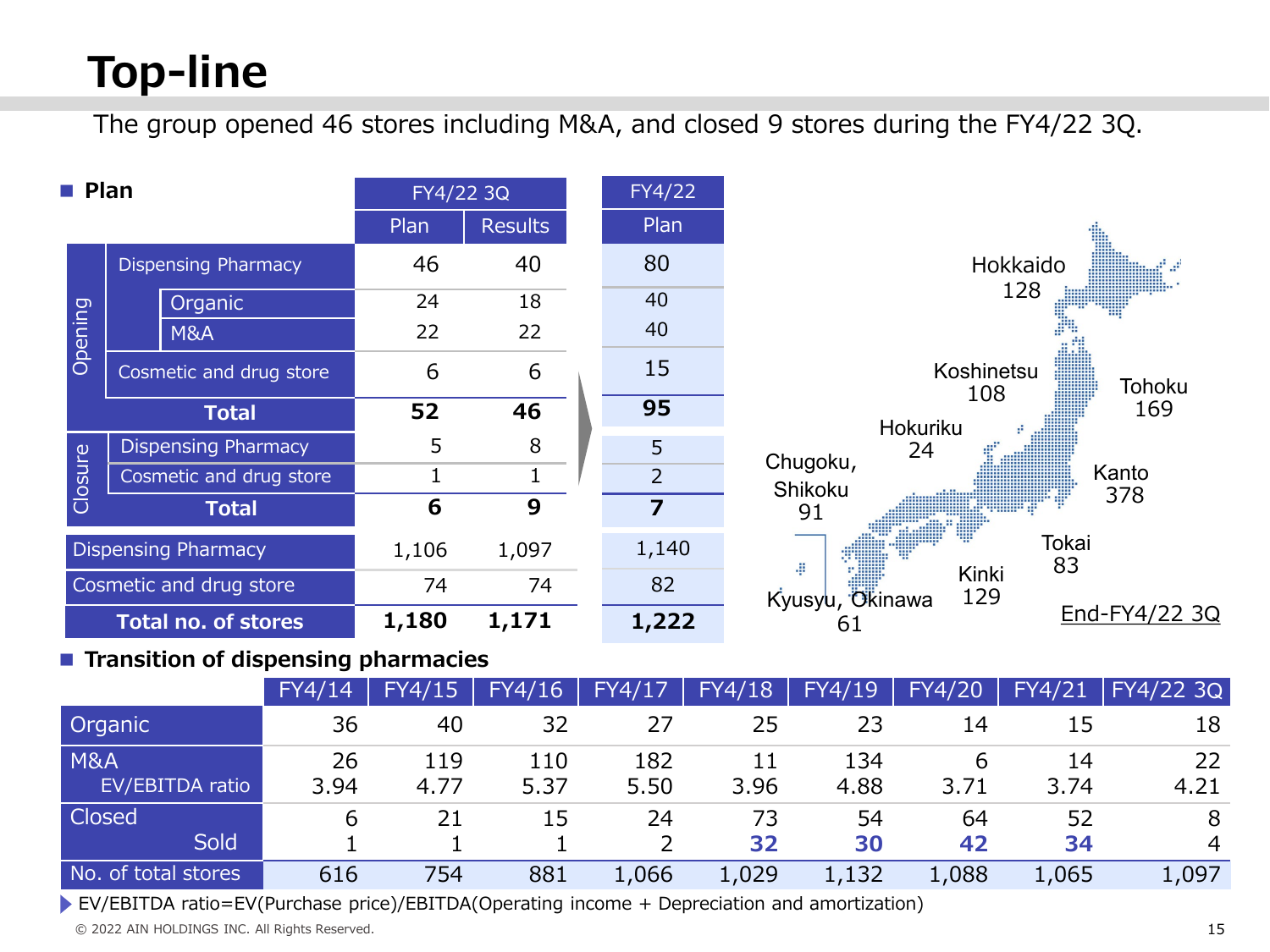## **Recruiting of Pharmacists**

In April 2021, new 613 pharmacists has joined our group. We aim to hire roughly the same number in fiscal 2022.

#### ■ **Transition of No. of national examination passers and new qualified pharmacists in AIN Group**

| (People)                                                            | 2013                | 2014                | 2015                | 2016                 | 2017                | 2018              | 2019                 | 2020               | 2021             | 2022<br>(Plan) |
|---------------------------------------------------------------------|---------------------|---------------------|---------------------|----------------------|---------------------|-------------------|----------------------|--------------------|------------------|----------------|
| No. of newly qualified<br>pharmacists hired in<br><b>AIN Group</b>  | 251                 | 251                 | 229                 | 375                  | 307                 | 279               | 257                  | 560                | 613              | 600            |
| No. of pharmacists'<br>national examination<br>passers (pass rate)  | 8,929<br>$(79.1\%)$ | 7,312<br>$(60.8\%)$ | 9,044<br>$(63.2\%)$ | 11,488<br>$(76.9\%)$ | 9,479<br>$(71.6\%)$ | 9,584<br>(70.6%)  | 10,194<br>$(70.9\%)$ | 9,958<br>(69.6%)   | 9,634<br>(68.7%) |                |
| Rate of newly qualified<br>pharmacists hired in<br><b>AIN Group</b> | 2.8%<br>$(7.0\%)$   | 3.4%<br>$(8.0\%)$   | 2.5%<br>$(8.0\%)$   | 3.3%<br>(11.7%)      | 3.2%<br>$(10.0\%)$  | 2.9%<br>$(8.0\%)$ | 2.5%<br>$(5.8\%)$    | 5.6%<br>$(11.6\%)$ | 6.4%<br>(12.3%)  |                |

Estimates : based on the result in AIN Group, and data from the Ministry of Health, Labor and Welfare, Council on Pharmaceutical Education.

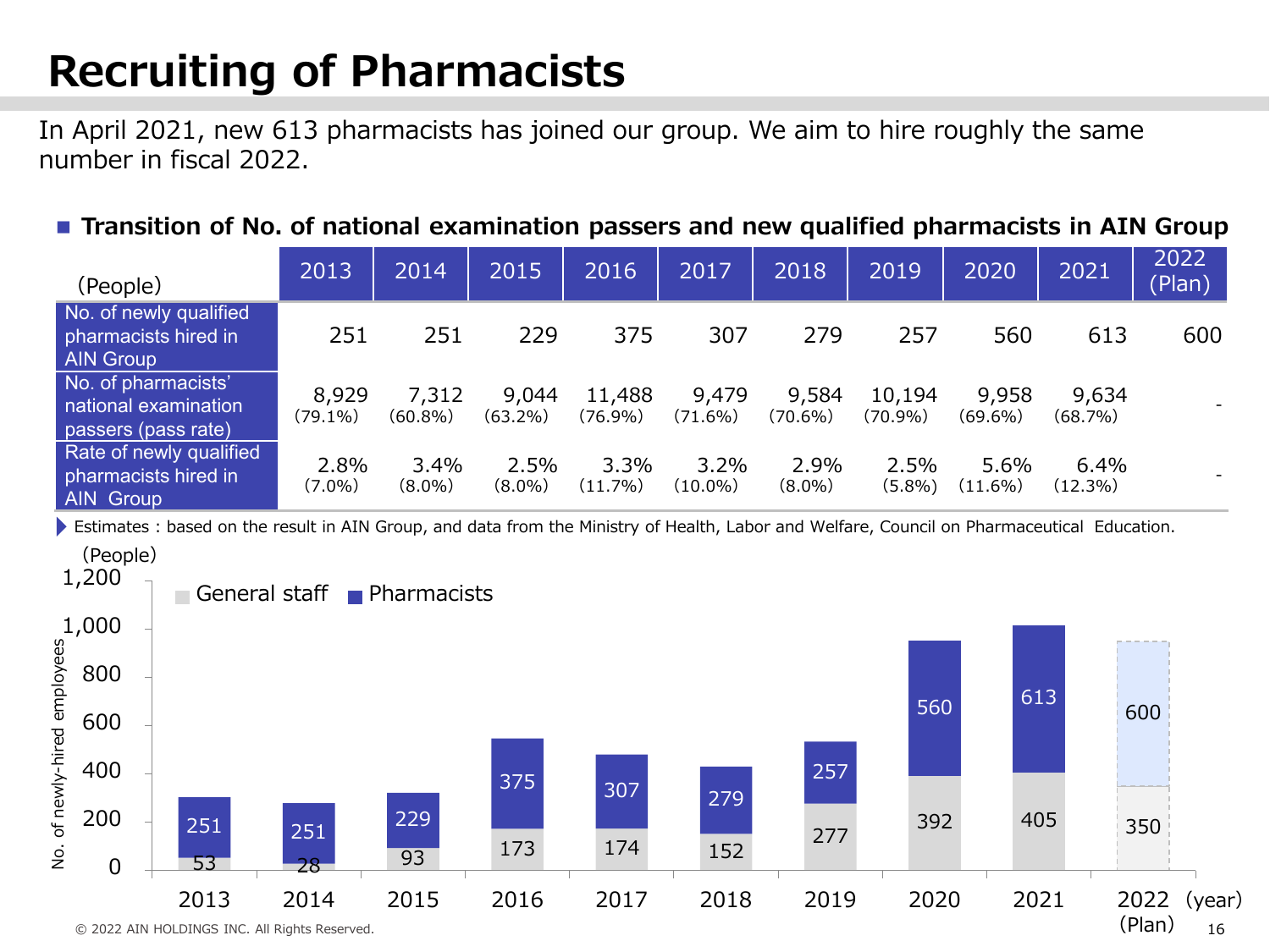## **AINZ & TULPE**

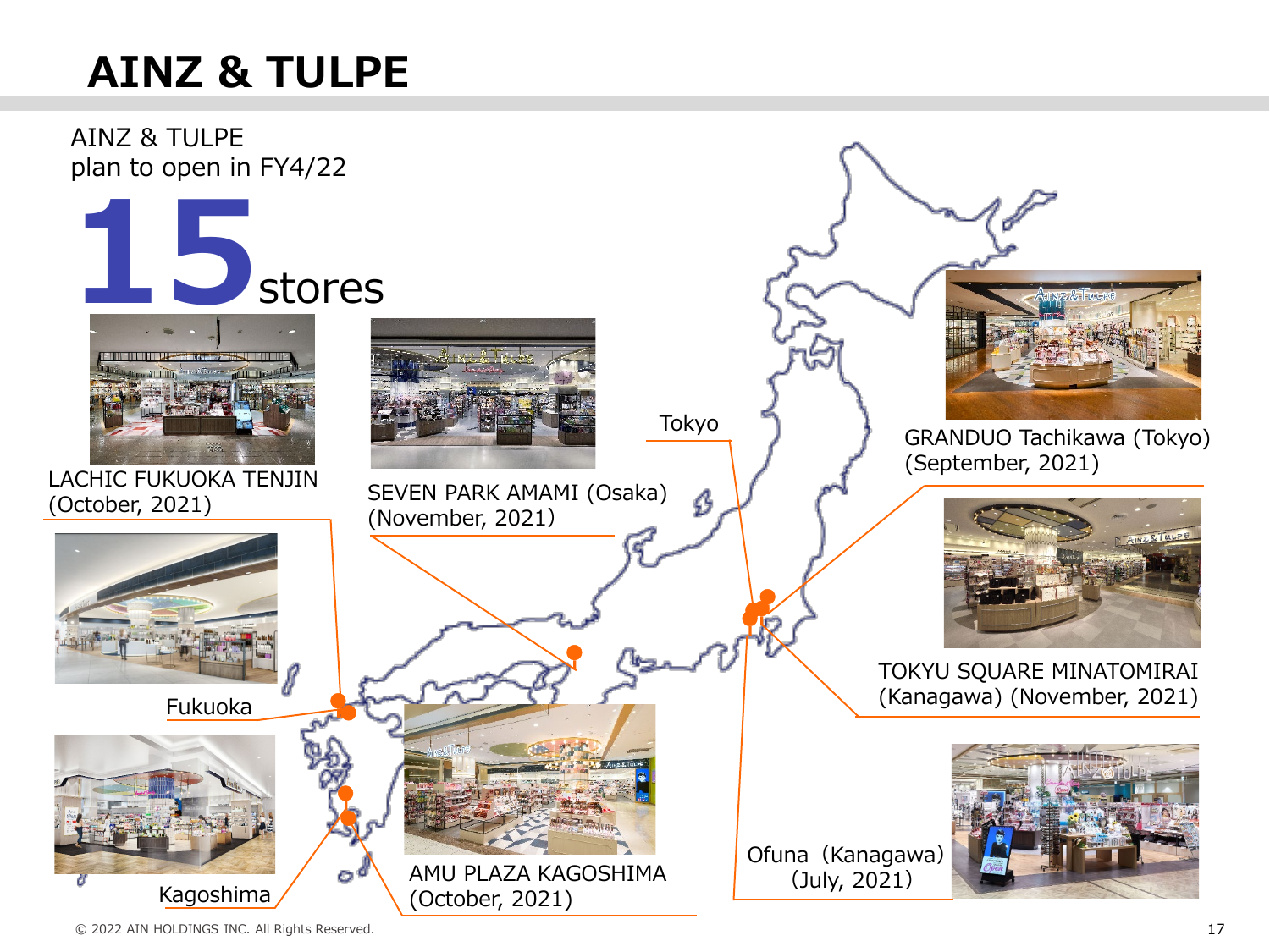#### **Inquiries related to this presentation should be addressed to**

**AIN HOLDINGS INC. Corporate Planning Division TEL(81)11-814-0010 FAX(81)11-814-5550 https://www.ainj.co.jp/**

This document may not be reproduced or distributed to any third party without prior approval of AIN HOLDINGS INC. This document has been prepared for information purpose only and does not form part of a solicitation to sell or purchase any securities. Information contained herein may be changed or revised without prior notice. This document may contain forecasting statements as to future results of operations. No forecast statement can be guaranteed and actual results of operations may differ from those projected.